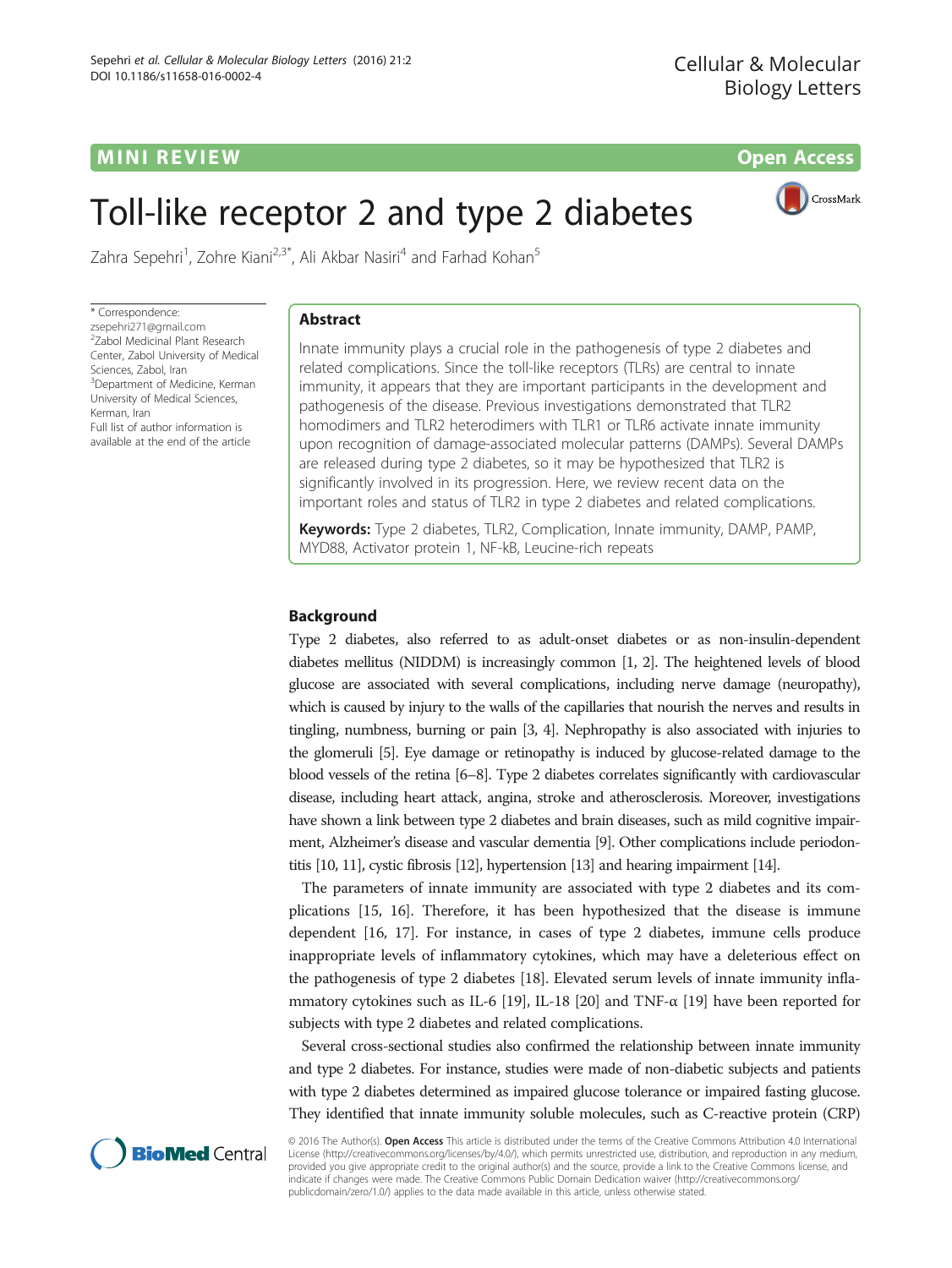and its related cytokines, are: positively associated with insulin resistance, plasma insulin concentration, circulating triglyceride level, and BMI and waist circumference measurements; and negatively correlated with HDL concentration [\[21\]](#page-7-0). Additionally, it has been documented that exercise can improve type 2 diabetes complications through its immunomodulatory effects [\[22](#page-7-0)].

Although a significant relationship between innate immunity and type 2 diabetes has been confirmed, it has yet to be clarified if innate immunity activation is a major mechanism in the induction of type 2 diabetes or if the disease activates innate immunity. It seems that it is mutual (Fig. 1), so evaluation of innate immunity receptors and their signaling molecules should our knowledge of the condition and relationship.

Toll-like receptors (TLRs) are the innate immune cell receptors. They play pivotal roles in the recognition of damage-associated molecular patterns (DAMPs), which occur during type 2 diabetes. Their recognition leads to several functions of innate immune cells, including phagocytosis [[23](#page-7-0)], cytokine production [\[24\]](#page-7-0), and expression of co-stimulatory molecules [\[25\]](#page-7-0) and adhesion molecules [\[26, 27\]](#page-7-0).

Toll-like receptor 2 (TLR2) plays significant roles in the induction of innate immune cells through a MYD88-dependent pathway [\[28, 29\]](#page-7-0). Interestingly, there is some evidence that confirms the suppressive roles of TLR2 and ligand interactions on immune responses

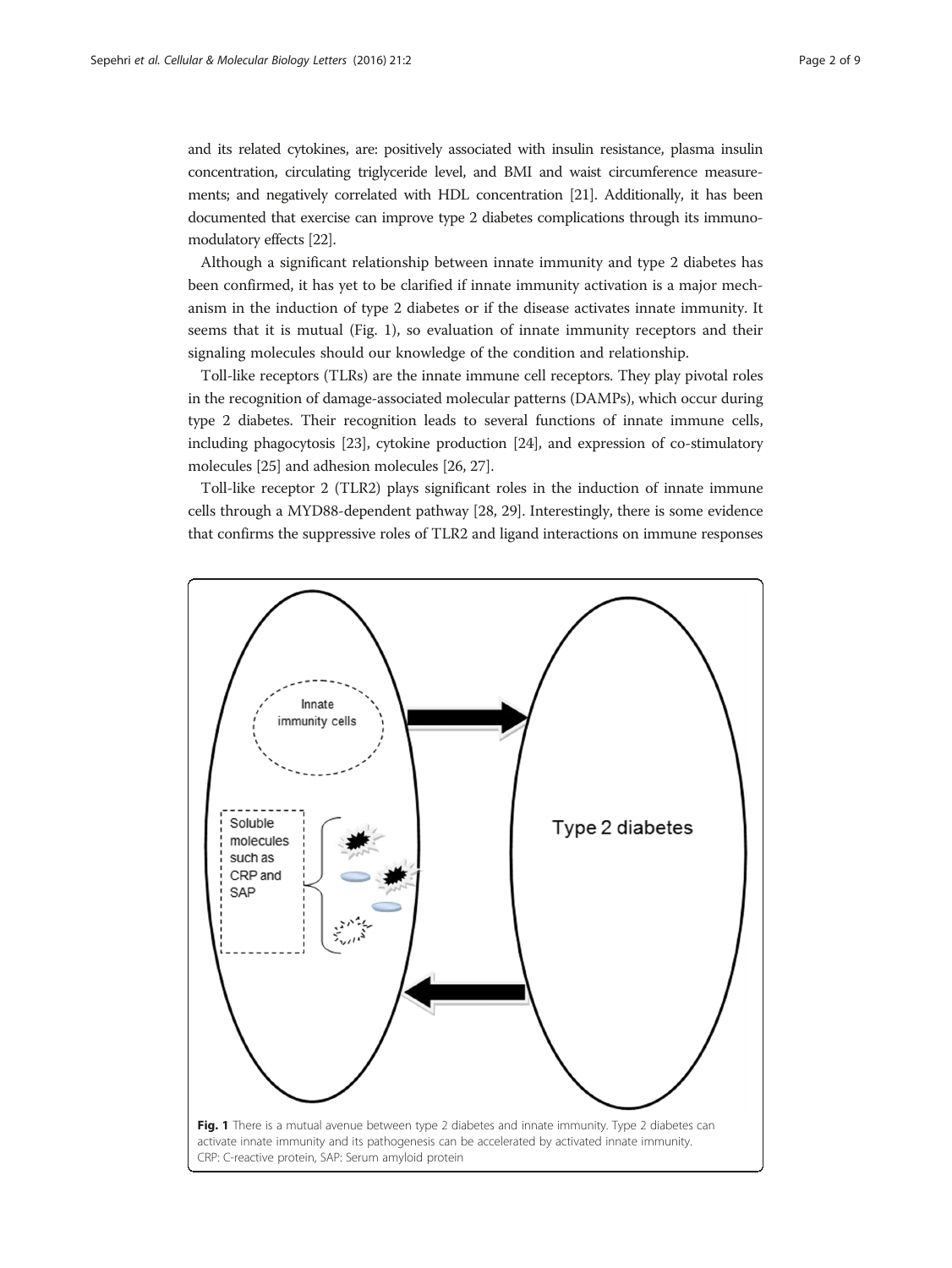[[30](#page-7-0)]. Therefore, TLR2 may participate in the development and pathogenesis of immunerelated diseases, including type 2 diabetes. Accordingly, the altered expression and functions of TLR2 and its intracellular molecular signaling may be associated with the mechanisms that result in the progression and pathogenesis of type 2 diabetes and its related complications.

# Toll-Like Receptor 2

TLR2 (TIL4, CD282) was identified and characterized in 1998 [\[31\]](#page-7-0). It is an innate immune cell receptor that recognizes several pathogen-associated molecular patterns (PAMPs) and DAMPs and subsequently activates MYD88-dependent intracellular signaling [[29](#page-7-0)]. Chromosome 4 (4p32) is the location of the TLR2 gene. This molecule is a type I transmembrane protein that has a similar structure to other TLRs, consisting of the following domains from N-terminal to C-terminal: extracellular leucine-rich repeat (LRR) domains; a transmembrane domain; and a toll/interleukin-1 receptor (TIR) domain. TLR2 is expressed in several immune cell types, including macrophages and dendritic cells, and non-immune cell types, including endothelial cells, epithelial cell lines and hepatocytes [[32, 33\]](#page-7-0).

TLR2 recognizes its ligands in both homodimer and heterodimer (with TLR1 or 6) forms [[34](#page-7-0)]. In its homodimer form, it recognizes lipopolysacharide (LPS), porins, lipoprotein, lipoteichoic acid, bacterial peptidoglycan, viral hemagglutinin and glycoproteins. In its TLR2/1 heterodimer form, it recognizes bacterial triacylated lipopeptides and synthetic triacylated lipopeptide (Pam3CSK4) [\[35\]](#page-7-0), and in its TLR2/6 heterodimer, it recognizes bacterial diacylated lipopeptides and lipoteichoic acid [\[36\]](#page-7-0). As mentioned previously, TLR2 also recognizes some DAMPs as endogenous ligands, including human glycosaminoglycan hyaluronan [\[37\]](#page-7-0), β-defensin-3, heat shock proteins and high mobility group box 1 protein, some of which are released during inflammatory diseases like type 2 diabetes [\[30, 38](#page-7-0)–[40\]](#page-7-0).

TLR2–ligand interactions lead to the activation of MAPK and MYD88-dependent signaling pathways (Fig. [2](#page-3-0)) [[41](#page-7-0), [42](#page-7-0)]. Although MYD88-dependent signaling pathway activation results in the phosphorylation and activation of pro-inflammatory transcription factors, such as IRF3, IRF7, AP-1 and NF-kB, it also induces the PI3K/AKT pathway, which leads to upregulation of IL-10, and activates SOCS proteins [\[43](#page-7-0)]. IL-10 is a major anti-inflammatory cytokine [[44\]](#page-7-0). SOCS proteins also suppress MAPK and JAK–STAT signaling pathways [\[45\]](#page-7-0). Therefore, it appears that TLR2-ligand interaction leads to either activation or suppression of immune responses [\[46](#page-7-0), [47\]](#page-7-0).

The principal mechanisms causing the activation or suppression of immune responses by TLR2 are unclear, but it has been hypothesized that the TLR2 ligand concentration may be the determining factor.

## Type 2 Diabetes And TLR2

DAMPs are endogenous molecules that are produced and released by several cell systems during inflammation or infection [\[48](#page-7-0), [49](#page-7-0)]. They can also be released during type 2 diabetes [[50\]](#page-7-0). Both can be recognized by TLR2, leading to the either activation or suppression of immune cells. It has been documented that inflammation is a major cause of pancreatic beta cell dysfunction in type 2 diabetes [\[51](#page-7-0), [52\]](#page-8-0). Therefore, the inflammatory effects of TLR2-ligand interaction may be an important factor in type 2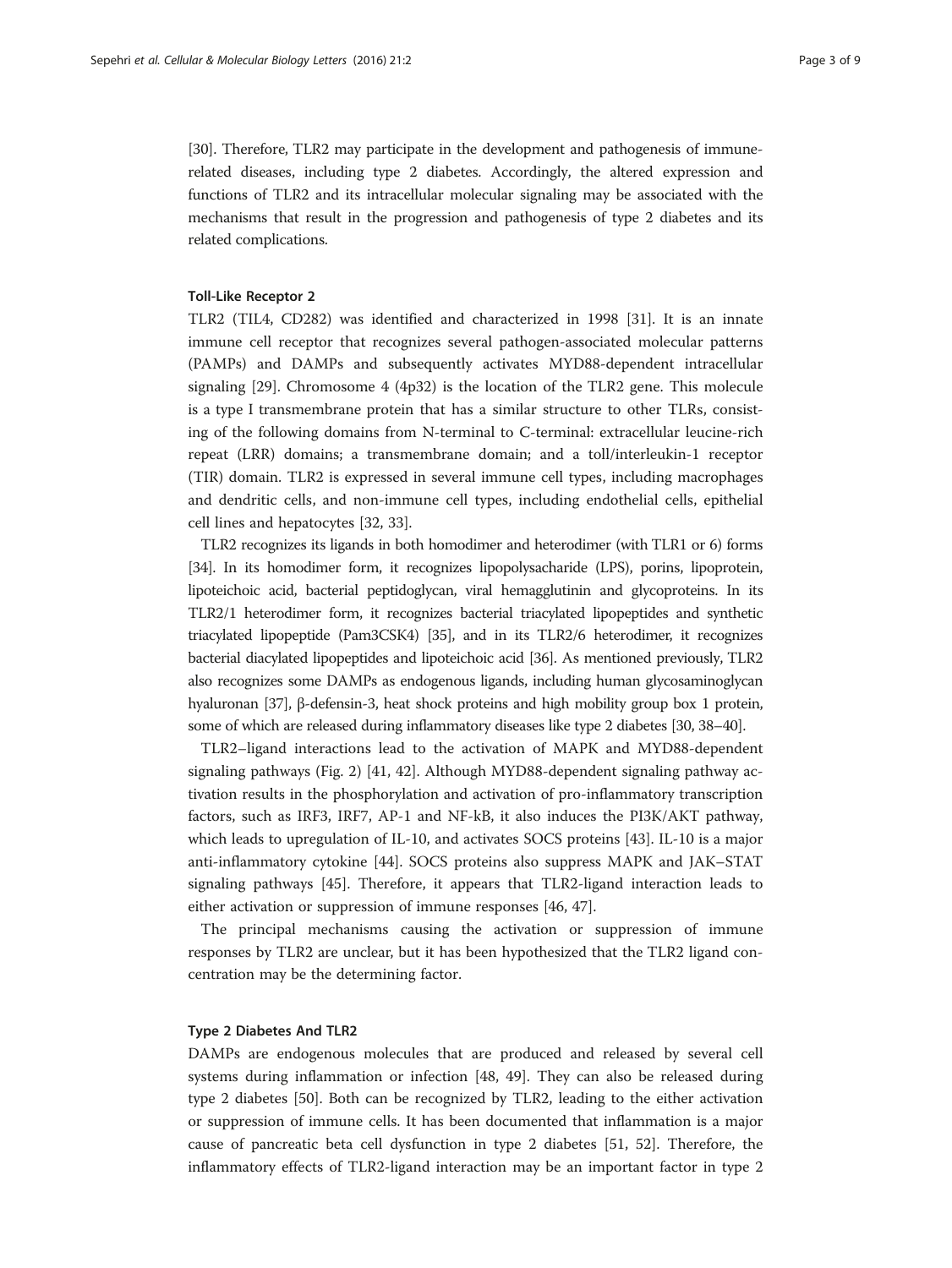<span id="page-3-0"></span>

diabetes progression. Nackiewicz et al. showed that interaction between TLR2/6 and its related ligands results in the activation of macrophages and the production of IL-1 and IL-6 as pro-inflammatory cytokines that contribute to islet inflammation [\[51](#page-7-0)].

Several studies confirmed the important roles played by reactive oxygen species (ROS) in the pathogenesis of type 2 diabetes. Interestingly, activation of TLR2 by zymosan leads to ROS production by neutrophils in a manner dependent on TLR2 NADPH oxidase but not dependent on MAPK [\[53\]](#page-8-0). Hyperglycemia and chronic periodontitis also lead to upregulation of TLR2 in the gingival tissue of type 2 diabetes patients [\[54](#page-8-0)]. Interestingly, it has been demonstrated that insulin suppresses the expression of TLR2 at the mRNA level, possibly via downregulation of PU.1 [[55](#page-8-0)]. Kuzmicki et al. revealed that the gestational diabetes patients had significantly higher TLR2 expression than pregnant women with normal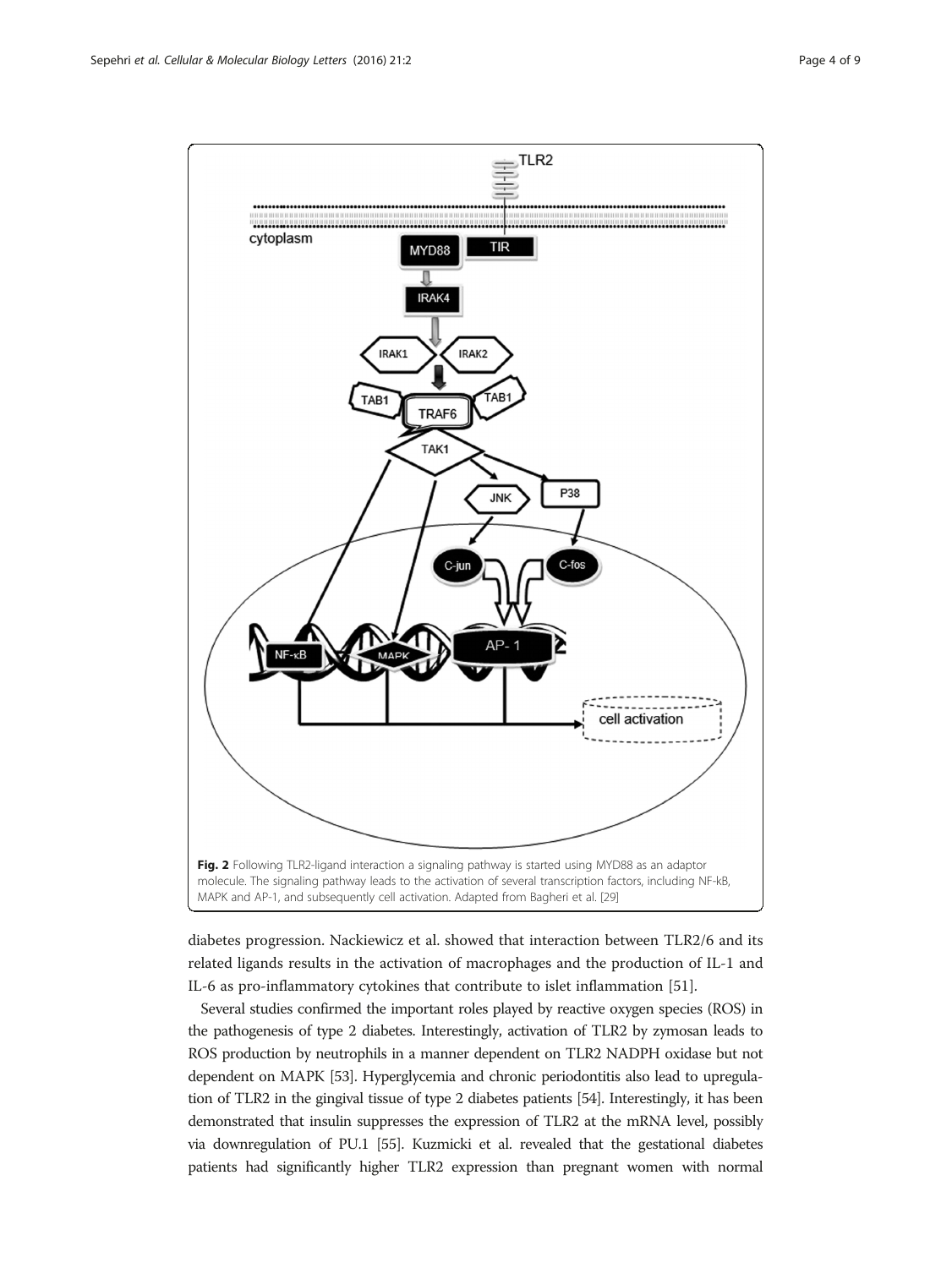glucose tolerance [\[56](#page-8-0)]. Interestingly, TLR2 was found to be upregulated in women who exhibited normal glucose tolerance but later developed gestational diabetes when compared to the women who remained normoglycemic [\[56\]](#page-8-0). Ahmad et al. demonstrated that the expression levels of TLR2 were upregulated in obese individuals [\[57\]](#page-8-0). Additionally, they showed that obese type 2 diabetes patients had higher expressions of TLR2 in comparison to obese patients without type 2 diabetes [\[57\]](#page-8-0). The phagocytic cells of type 2 diabetes patients have also upregulated TLR2 [\[58](#page-8-0)].

Another study also identified that TLR2 not only participates in the development of type 2 diabetes but is also involved in the pathogenesis of related vascular complications [[59](#page-8-0)]. Moreover, via upregulation of IL-6 and osteopontin, TLR2 causes impaired insulinmediated brain activities, which are an early step in the development toward type 2 diabetes [[60](#page-8-0)]. Duarte et al. revealed higher mRNA levels of TLR2 in gingival biopsies from type 2 diabetes patients with chronic periodontitis in comparison to periodontally healthy patients [[61](#page-8-0)]. Thus, it appears that the upregulation of TLR2 is a marker of type 2 diabetes rather than a marker of periodontitis. Rojo-Botello et al. also confirmed this result [[62](#page-8-0)]. Another study identified that free fatty acids and high glucose levels upregulate the expression of TLR2 and TLR6, which resulted in increased activity of monocytes and increased production of superoxides, which are released in an NF-kB-dependent manner [[63](#page-8-0)]. Ehses et al. also reported that a high-fat diet was unable to induce insulin resistance and beta cell dysfunction in TLR2-deficient mice [\[64](#page-8-0)]. Free fatty acids also play important roles in the induction of inflammation in pancreatic beta cells via TLR2 [\[65\]](#page-8-0). Interestingly, another study showed that not only TLR2 has been more highly expressed on the immune cells of type 2 diabetes patients than on those of healthy subjects, but also the levels of TLR2 ligands, including hyaluronan, HSP60, HSP70, HMGB1 and endotoxin, were higher [[66](#page-8-0)]. TLR2 inhibition using a TLR2 antisense oligonucleotide (ASON) leads to recovery of insulin sensitivity and signaling in muscle and white adipose tissue of mice that were fed a high-fat diet [\[67\]](#page-8-0). It has also been documented that oxidized LDL, which is produced during type 2 diabetes, induced expression of TLR2 in macrophages [\[68\]](#page-8-0). The expression of TLR2 on the monocytes of obese women is also higher [[68](#page-8-0)].

TLR2 also recognizes PAMPs such as exogenous microbial ligands, so it may be hypothesized that microbial infections could be important factors in the development of type 2 diabetes and may also participate in the pathogenesis of the disease. Interestingly, a study by Ajuwon et al. revealed that peptidoglycan derived from Staphylococcus aureus resulted in elevated TLR2 expression on the 3 T3-L1 adipocytes cell lines [\[69\]](#page-8-0). Chen et al. identified that treatments with agents that improve glycemic control are associated with decreased expressions of TLR2 and its related intracellular signaling molecules [\[70](#page-8-0)]. Previous studies demonstrated that decreased methylation is associated with higher expression of the genes [[71](#page-8-0)]. Accordingly, CpGs methylation in the promoter of the TLR2 gene was significantly decreased in type 2 diabetes patients in comparison to the levels for the controls [\[72\]](#page-8-0).

As mentioned in the previous section, TLR2 is also able to suppress immune cells through unknown mechanisms. A few studies demonstrated that TLR2 expression decreased during type 2 diabetes. For instance, a study by Cortez-Espinosa et al. showed that the percentage of TLR2-positive monocytes decreased in type 2 diabetes patients with poor glycemic control when compared to patients with appropriate glycemic control [\[73\]](#page-8-0). Another study revealed that although type 2 diabetes patients had higher serum levels of IL-6, the mRNA levels of TLR2 were lower than in healthy subjects [\[74\]](#page-8-0). Interestingly, their results, which were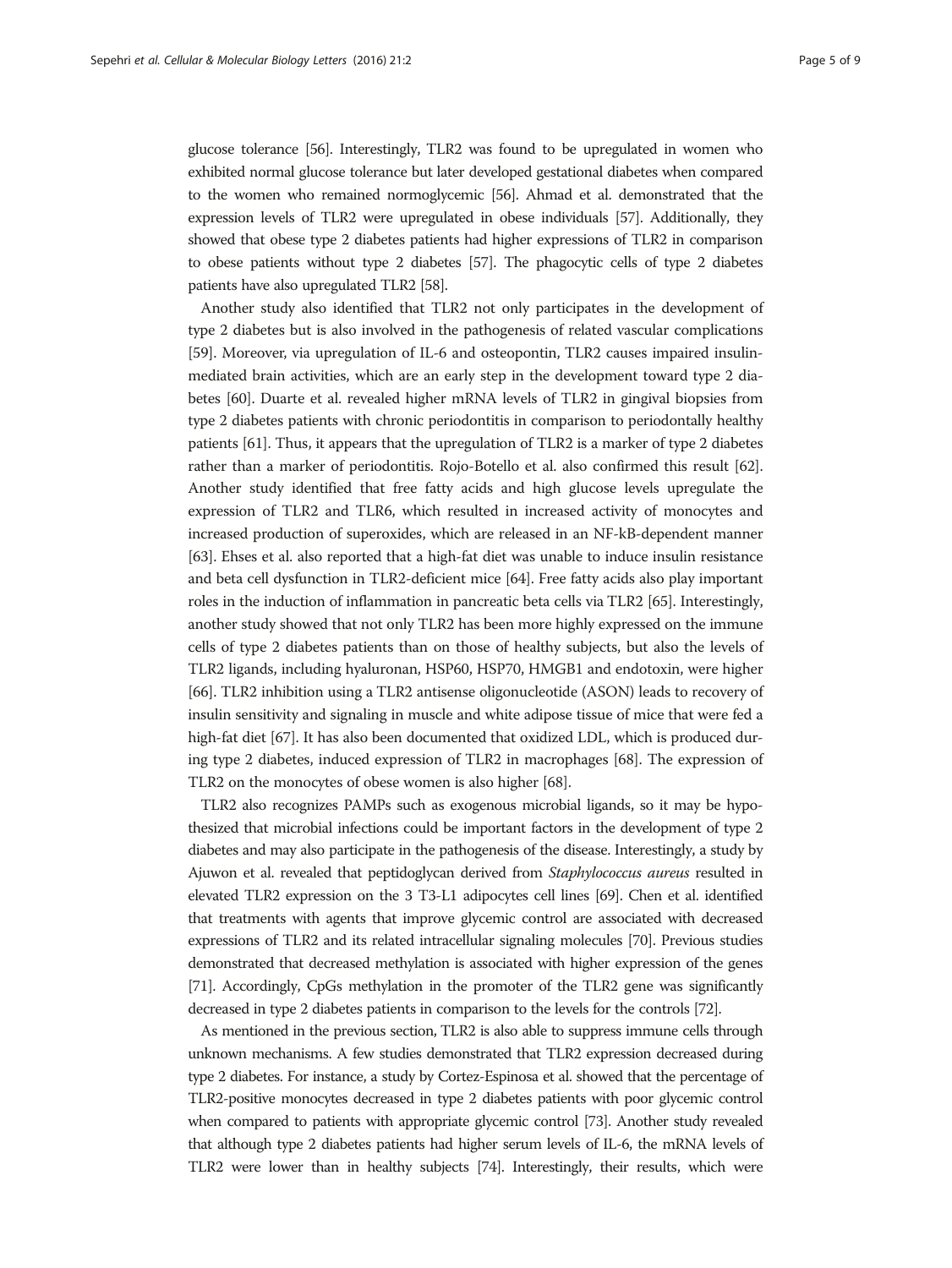obtained under in vitro conditions, demonstrate that high glucose levels lead to reduced expression of TLR2 [[74\]](#page-8-0). High doses of insulin (100 IU/ml), such as those seen in cases of type 2 diabetes, also increased IL-6 and decreased TLR2 expression [[74](#page-8-0)]. In an in vitro study, it was shown that TLR4 but not TLR2 interaction with corresponded ligands leads to pancreatic beta cell apoptosis [\[75](#page-8-0)]. S6K1 plays key roles in driving insulin resistance and the induction of type 2 diabetes [\[76](#page-8-0)]. Kim et al. found that upregulation of S6K1 causes a significant reduction in NF-kB and AP-1 activities, which are induced by TLR2–ligand interactions [[77\]](#page-8-0).

Since more than 90 % of studies reported that TLR2 is positively associated with type 2 diabetes and its complications, it seems that the inflammatory effects of TLR2 during the condition are predominant. Collectively, it appears that TLR2 plays remarkable roles in the development of type 2 diabetes and related complications. Therapeutic approaches involving modulation of the expression of TLR2 and related signaling molecules could be considered as novel approaches for the treatment of type 2 diabetes.

There have not been many studies on the variation of the TLR2 gene in type 2 diabetes are rare. Liu et al. reported on the low frequency of TLR2 Arg677Trp and Arg753Gln polymorphisms in type 2 diabetes patients in the Chinese Han population [[78\]](#page-8-0). Another study showed that the TLR2 R753Q polymorphism was not associated with type 2 diabetes in Mexican population [\[79](#page-8-0)]. Further studies need to be done to find the relationship between genetic variations and the diseases.

Other TLRs like TLR3 and 4 also play key roles in the induction of this disease. We discussed the roles played by TLR3 in its development in our previous review [[80\]](#page-8-0). Our research confirmed that TLR4 can also participate in its pathogenesis [[81\]](#page-8-0). TLR3 and TLR4 use another signaling pathway, the TRIF-dependent pathway, which may be important in the development of type 2 diabetes. Thus, it seems that TLR2 is not a unique innate immunity receptor involved in the development of the disease.

# Conclusion

TLR2 plays crucial roles in the initiation and pathogenesis of type 2 diabetes and related complications. Downregulation of TLR2 can be considered as a novel approach for the treatment of these conditions. Of particular interest in such research are these points:

TLR2 is upregulated in several tissues that are affected by adult-onset type 2 diabetes and the gestational version of the disease.

- 1. TLR2 induces the production of several molecules including ROS and pro-inflammatory cytokines, which contribute to the worsening type 2 diabetes and related complications.
- 2. The expression of TLR2 positively correlates with elevated serum levels of free fatty acids and glucose as well as obesity.
- 3. Several exogenous and endogenous ligands induce the activation of immune cells and the dysfunction of pancreatic beta cells in a TLR2-initiated pathway-dependent manner.
- 4. Different genetic variations and methylation may play key roles in the upregulation of TLR2 in type 2 diabetes patients.
- 5. PAMPs participate in the activation of TLR2-initiated pathways, so it may be hypothesized that infection can be considered a crucial candidate for the development of type 2 diabetes and related complications.
- 6. Upregulation of insulin is an important mechanism that suppresses the expression of TLR2.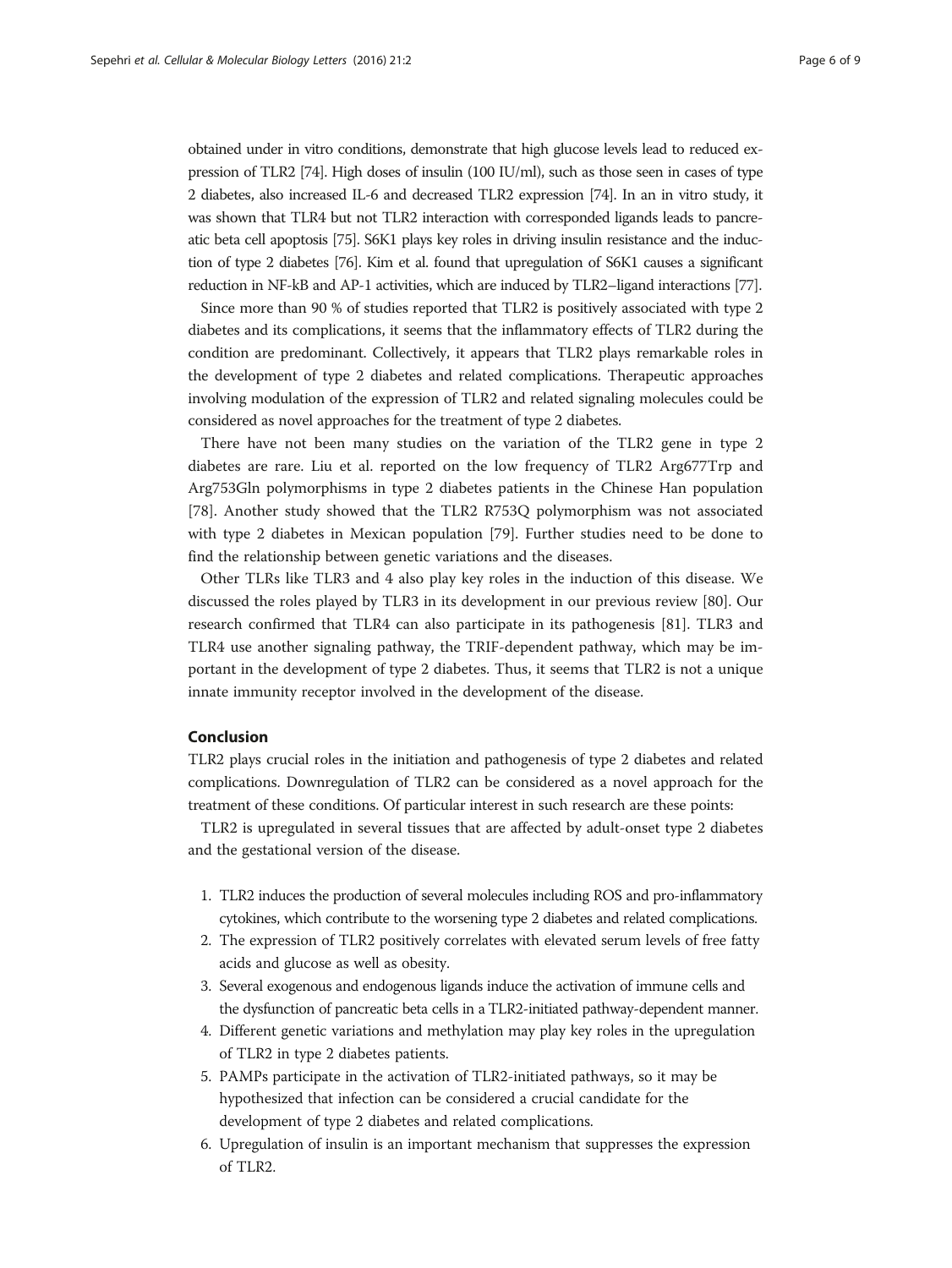#### <span id="page-6-0"></span>Abbreviations

AP-1, activator protein 1; CRP, C-reactive protein; DAMPs, damage-associated molecular patterns; IRF, interferon regulatory factor; JAK-STAT, Janus kinase-signal transducer and activator of transcription; LDL, low-density lipoprotein; LRRs, leucine-rich repeats; MAPK, mitogen-activated protein kinase; MYD88, myeloid differentiation primary response; NADPH, nicotinamide adenine dinucleotide phosphate; NF-kB, nuclear factor kappa-light-chain-enhancer of activated B cells; NIDDM, non-insulin-dependent diabetes mellitus; PAMP, pathogen-associated molecular pattern; PBMC, peripheral blood mononuclear cell; ROS, reactive oxygen species; SOCS, suppressor of cytokine signaling proteins; TLR, toll-like receptor; TIR, toll/interleukin-1 receptor

#### **Acknowledgments**

This project was funded through the Zabol University of Medical Sciences.

#### Funding

This study was supported by Zabol University of Medical Sciences.

#### Authors' contributions

ZS has collected the data from database. ZK has written the article, especially the conclusion. AAN has prepared the manuscript for submission, submitted the manuscript and help for preparing revised versions. FK has edited the manuscript. All authors read and approved the final manuscript.

#### Competing interests

The authors declare that they have no competing interests.

#### Author details

<sup>1</sup>Department of Internal Medicine, Zabol University of Medical Sciences, Zabol, Iran. <sup>2</sup>Zabol Medicinal Plant Research Center, Zabol University of Medical Sciences, Zabol, Iran. <sup>3</sup>Department of Medicine, Kerman University of Medical Sciences, Kerman, Iran. <sup>4</sup>Department of Internal Anesthesiology, Zabol University of Medical Sciences, Zabol, Iran.<br><sup>5</sup>Conesel Physician, Zabol University of Medical Sciences, Zabol, Iran. <sup>5</sup>General Physician, Zabol University of Medical Sciences, Zabol, Iran.

### Received: 12 September 2015 Accepted: 25 November 2015 Published online: 28 July 2016

#### References

- Steyn NP, Lambert EV, Tabana H. Nutrition interventions for the prevention of type 2 diabetes. Proc Nutr Soc. 2008;10:1–16.
- 2. Joost HG. Diabetes and cancer: Epidemiology and potential mechanisms. Diab Vasc Dis Res. 2014;11:390–4.
- Debresser J, Reijmer YD, Vandenberg E, Breedijk MA, Kappelle LJ, Viergever MA, et al. Microvascular determinants of cognitive decline and brain volume change in elderly patients with type 2 diabetes. Dement Geriat Cogn Dis. 2010;30:381–6.
- 4. Hartemann A, Attal N, Bouhassira D, Dumont I, Gin H, Jeanne S, et al. Diabetology WGotDFftF-sSo. Painful diabetic neuropathy: diagnosis and management. Diabet Metab. 2011;37:377–88.
- 5. Lemley KV. Diabetes and chronic kidney disease: lessons from the Pima Indians. Pediat Nephr. 2008;23:1933–40.
- 6. Noda K, Nakao S, Zandi S, Sun D, Hayes K, Hafezi-Moghadam A. Retinopathy in a novel model of metabolic syndrome and type 2 diabetes: new insight on the inflammatory paradigm. FASEB J. 2014;28:2038–46.
- 7. Gholamhossein Y, Behrouz H, Asghar Z. Diabetic retinopathy risk factors: plasma erythropoietin as a risk factor for proliferative diabetic retinopathy. Korean J Ophthalmol. 2014;28:373–8.
- 8. Arababadi MK, Nosratabadi R, Hassanshahi G, Yaghini N, Pooladvand V, Shamsizadeh A, et al. Nephropathic complication of type-2 diabetes is following pattern of autoimmune diseases? Diabetes Res Clin Pract. 2009;87:33–7.
- 9. Lee JH, Choi Y, Jun C, Hong YS, Cho HB, Kim JE, et al. Neurocognitive changes and their neural correlates in patients with type 2 diabetes mellitus. Endocrinol Metab. 2014;29:112–21.
- 10. Longo PL, Artese HP, Rabelo MS, Kawamoto D, Foz AM, Romito GA, et al. Serum levels of inflammatory markers in type 2 diabetes patients with chronic periodontitis. J Appl Oral Sci. 2014;22:103–8.
- 11. Southerland JH, Taylor GW, Moss K, Beck JD, Offenbacher S. Commonality in chronic inflammatory diseases: periodontitis, diabetes, and coronary artery disease. Periodontol. 2006;2000(40):130–43.
- 12. Perano S, Rayner CK, Couper J, Martin J, Horowitz M. Cystic fibrosis related diabetes—a new perspective on the optimal management of postprandial glycemia. J Diabetes Complications. 2014;28:904–11.
- 13. Castrotorres Y, Katholi RE. Novel treatment approaches in hypertensive type 2 diabetic patients. World J Diabetes. 2014;5:536–45.
- 14. Calvin D, Watley SR. Diabetes and Hearing Loss Among Underserved Populations. Nurs Clin N Am. 2015;50:449–56.
- 15. Nathanson D, Nystrom T. Hypoglycemic pharmacological treatment of type 2 diabetes: Targeting the endothelium. Mol Cell Endocrinol. 2008;21:21.
- 16. Jin C, Henao-Mejia J, Flavell RA. Innate immune receptors: key regulators of metabolic disease progression. Cell Metab. 2013;17:873–82.
- 17. Cruz M, Maldonado-Bernal C, Mondragon-Gonzalez R, Sanchez-Barrera R, Wacher NH, Carvajal-Sandoval G, et al. Glycine treatment decreases proinflammatory cytokines and increases interferon-gamma in patients with type 2 diabetes. J Endocrinol Invest. 2008;31:694–9.
- 18. Giulietti A, van Etten E, Overbergh L, Stoffels K, Bouillon R, Mathieu C. Monocytes from type 2 diabetic patients have a pro-inflammatory profile. 1,25-Dihydroxyvitamin D(3) works as anti-inflammatory. Diabetes Res Clin Pract. 2007;77:47–57.
- 19. Pickup JC, Chusney GD, Thomas SM, Burt D. Plasma interleukin-6, tumour necrosis factor alpha and blood cytokine production in type 2 diabetes. Life Sci. 2000;67:291–300.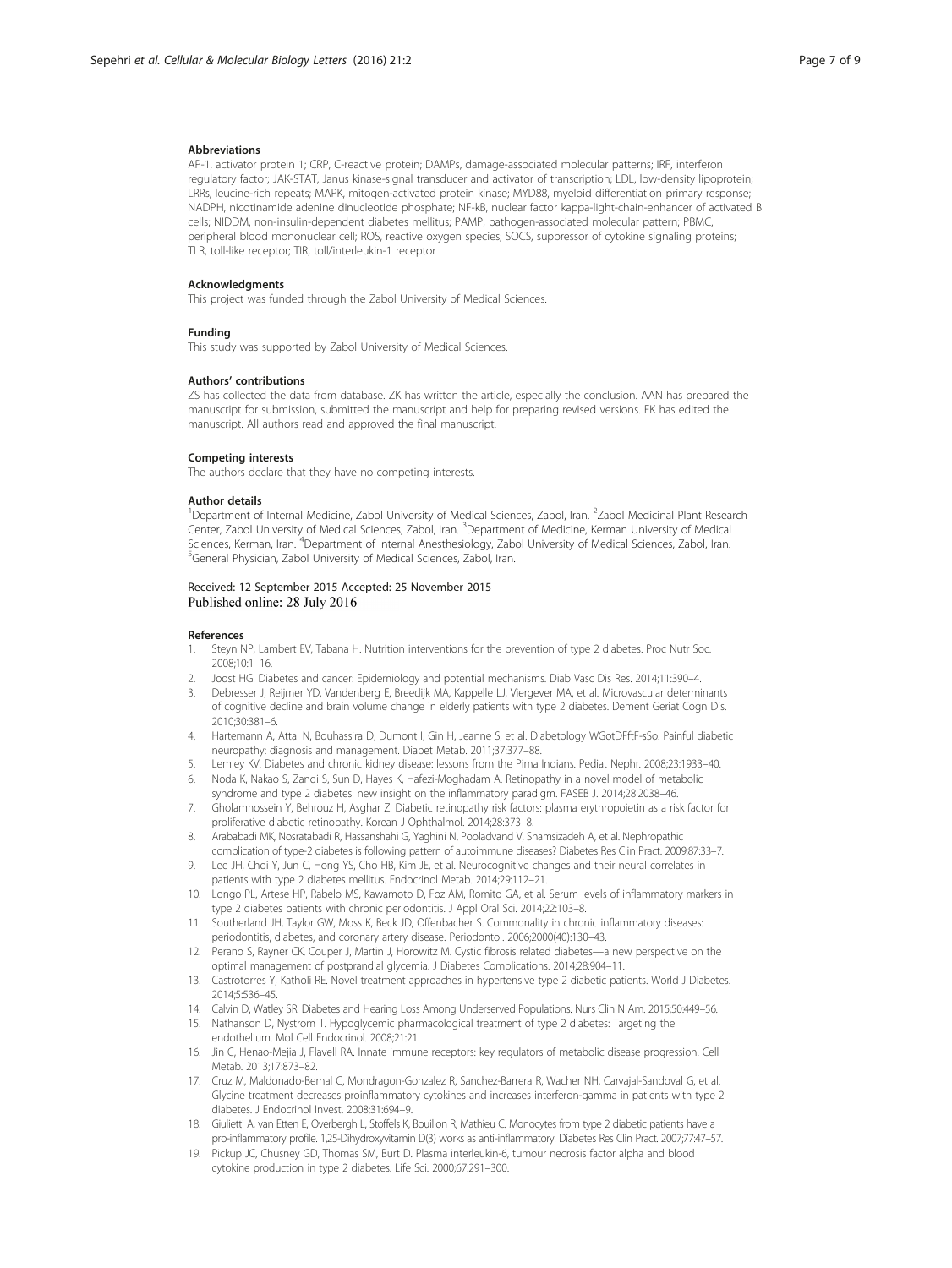- <span id="page-7-0"></span>20. Skopinski P, Rogala E, Duda-Krol B, Lipinska A, Sommer E, Chorostowska-Wynimko J, et al. Increased interleukin-18 content and angiogenic activity of sera from diabetic (Type 2) patients with background retinopathy. J Diabetes Complications. 2005;19:335–8.
- 21. Müller S, Martin S, Koenig W, Hanifi-Moghaddam P, Rathmann W, Haastert B, Giani, G, Illig, T, Thorand, B. and Kolb, H. Impaired glucose tolerance is associated with increased serum concentrations of interleukin 6 and co-regulated acute-phase proteins but not TNF-α or its receptors. Diabetologia. 2002;45:805–12.
- 22. Dipenta JM, Green-Johnson JM, Murphy RJ. Type 2 diabetes mellitus, resistance training, and innate immunity: is there a common link? Appl Physiol Nutr Metab. 2007;32:1025–35.
- 23. Hirayama T, Tamaki Y, Takakubo Y, Iwazaki K, Sasaki K, Ogino T, Goodman, S.B., Konttinen, Y.T and Takagi, M. Toll-like receptors and their adaptors are regulated in macrophages after phagocytosis of lipopolysaccharide-coated titanium particles. J Orthop Res. 2011;29:984–92.
- 24. Bhatelia K, Singh K, Singh R. TLRs: Linking inflammation and breast cancer. Cell Signal. 2014;26:2350–7.
- 25. Sioud M, Fløisand Y. TLR agonists induce the differentiation of human bone marrow CD34+ progenitors into CD11c + CD80/86+ DC capable of inducing a Th1-type response. Eur J Immunol. 2007;37:2834–46.
- 26. Takebayashi K, Hokari R, Kurihara C, Okada Y, Okudaira K, Matsunaga H, Komoto, S, Watanabe, C, Kawaguchi, A. and Nagao, S. Oral Tolerance Induced by Enterobacteria Altered the Process of Lymphocyte Recruitment to Intestinal Microvessels: Roles of Endothelial Cell Adhesion Molecules, TGF-beta and Negative Regulators of TLR Signaling. Microcirculation. 2009;16:251–64.
- 27. Nguyen-Pham TN, Lim MS, Nguyen TA, Lee YK, Jin CJ, Lee HJ, and Le, J.J. Type I and II interferons enhance dendritic cell maturation and migration capacity by regulating CD38 and CD74 that have synergistic effects with TLR agonists. Cell Mol Immunol. 2011;8:341–7.
- 28. Rusz A, Pilatz A, Wagenlehner F, Linn T, Diemer T, Schuppe H, Lohmeyer, J, Hossain, H. and Weidner, W. Influence of urogenital infections and inflammation on semen quality and male fertility. World J Urol. 2012;30:23–30.
- 29. Bagheri V, Askari A, Arababadi MK, Kennedy D. Can Toll-Like Receptor (TLR) 2 be considered as a new target for immunotherapy against hepatitis B infection? Hum Immunol. 2014;75:549–54.
- 30. Oliveira-Nascimento L, Massari P, Wetzler LM. The Role of TLR2 in Infection and Immunity. Front Immunol. 2012;3:79.
- 31. Rock FL, Hardiman G, Timans JC, Kastelein RA, Bazan JF. A family of human receptors structurally related to Drosophila Toll. Proc Natl Acad Sci. 1998;95:588–93.
- 32. Preiss S, Thompson A, Chen X, Rodgers S, Markovska V, Desmond P, Visvanathan, K, Li, K, Locarnini, S. and Revill, P. Characterization of the innate immune signalling pathways in hepatocyte cell lines. J Viral Hepat. 2008;15:888–900.
- 33. Flo TH, Halaas Ĝ, Torp S, Ryan L, Lien E, Dybdahl B, et al. Differential expression of Toll-like receptor 2 in human cells. J Leukocyte Biol. 2001;69:474–781.
- 34. Yu H, Pardoll D, Jove R. STATs in cancer inflammation and immunity: a leading role for STAT3. Nat Rev Cancer. 2009;9:798–809.
- 35. Tsolmongyn B, Koide N, Jambalganiin U, Odkhuu E, Naiki Y, Komatsu T, Yoshida, T and Yokochi, T. A toll-like receptor 2 ligand, Pam3CSK4, augments interferon-gamma-induced nitric oxide production via a physical association between MyD88 and IFN-gamma receptor in vascular endothelial cells. Immunology. 2013;140:352–61.
- 36. Leoni V, Gianni T, Salvioli S, Campadelli-Fiume G. Herpes simplex virus glycoproteins gH/gL and gB bind Toll-like receptor 2, and soluble gH/gL is sufficient to activate NF-kappaB. J Virol. 2012;86:6555–62.
- 37. Abe T, Fukuhara T, Wen X, Ninomiya A, Moriishi K, Maehara Y, et al. CD44 participates in IP-10 induction in cells in which hepatitis C virus RNA is replicating, through an interaction with Toll-like receptor 2 and hyaluronan. J Virol. 2012;86:6159–70.
- 38. Ertugrul A, Dikilitas A, Sahin H, Alpaslan N, Bozoglan A, Tekin Y. Gingival crevicular fluid levels of human beta-defensins 1 and 3 in subjects with periodontitis and/or type 2 diabetes mellitus: a cross-sectional study. J Period Res. 2013;48:475-82.
- 39. Morteza A, Nakhjavani M, Larry M, Nargesi AA, Esteghamati A. Heat shock protein 70 and albuminuria in patients with type 2 diabetes: a matched case control study. Cell Stress Chaperones. 2013;18:815–9.
- 40. Zhao D, Wang Y, Tang K, Xu Y. Increased serum HMGB1 related with HbA1c in coronary artery disease with type 2 diabetes mellitus. Int J Cardiol. 2013;168:1559–60.
- 41. Liang B, Chen R, Wang T, Cao L, Liu Y, Yin F, et al. Myeloid differentiation factor 88 promotes growth and metastasis of human hepatocellular carcinoma. Clin Cancer Res. 2013;19:2905–016.
- 42. Maeda S. NF-kB, JNK, and TLR signaling pathways in hepatocarcinogenesis. Gastroent Res Pract. 2010;2010:367694. 43. Gerber PA, Buhren BA, Steinhoff M, Homey B. Rosacea: The cytokine and chemokine network. J Investig Dermatol
- Symp Proc. 2011;15:40–7. 44. Hakimi H, Zare-Bidaki M, Zainodini N, Assar S, Arababadi MK. Significant Roles Played by IL-10 in Chlamydia
- Infections. Inflammation. 2014;37:818–23.
- 45. Ryu JH, Yoo JY, Kim MJ, Hwang SG, Ahn KC, Ryu JC, Choi, M.K, Joo, J.H, Kim, C.H, Lee, S.N, Lee, W.J, Kim, J., Shin, D. M, Kweon, M.N, Bae, Y.S. and Yoon, J.H. Distinct TLR-mediated pathways regulate house dust mite-induced allergic disease in the upper and lower airways. J Allergy Clin Immunol. 2013;131:549–61.
- 46. Kohanawa M, Zhao S, Ozaki M, Haga S, Nan G, Kuge Y, Y. and Tamaki, N. Contribution of Toll-Like Receptor 2 to the Innate Response against Staphylococcus aureus Infection in Mice. Plos One. 2013;8, e74287.
- 47. Szomolanyi-Tsuda E, Liang X, Welsh RM, Kurt-Jones EA, Finberg RW. Role for TLR2 in NK cell-mediated control of murine cytomegalovirus in vivo. J Virol. 2006;80:4286–91.
- 48. Samy RP, Lim LH. DAMPs and influenza virus infection in ageing. Age Res Rev. 2015;24:83–97.
- 49. Shin JJ, Lee EK, Park TJ, Kim W. Damage-associated molecular patterns and their pathological relevance in diabetes mellitus. Age Res Rev. 2015;24:66–76.
- 50. Singh, K., Agrawal, N.K., Gupta, S.K., Mohan, G., Chaturvedi, S. and Singh, K. Increased expression of endosomal members of toll-like receptor family abrogates wound healing in patients with type 2 diabetes mellitus. Int. Wound. J. (2015) DOI: [10.1111/iwj.12411.](http://dx.doi.org/10.1111/iwj.12411)
- 51. Nackiewicz D, Dan M, He W, Kim R, Salmi A, Rütti S, et al. TLR2/6 and TLR4-activated macrophages contribute to islet inflammation and impair beta cell insulin gene expression via IL-1 and IL-6. Diabetologia. 2014;57(8):1–10.